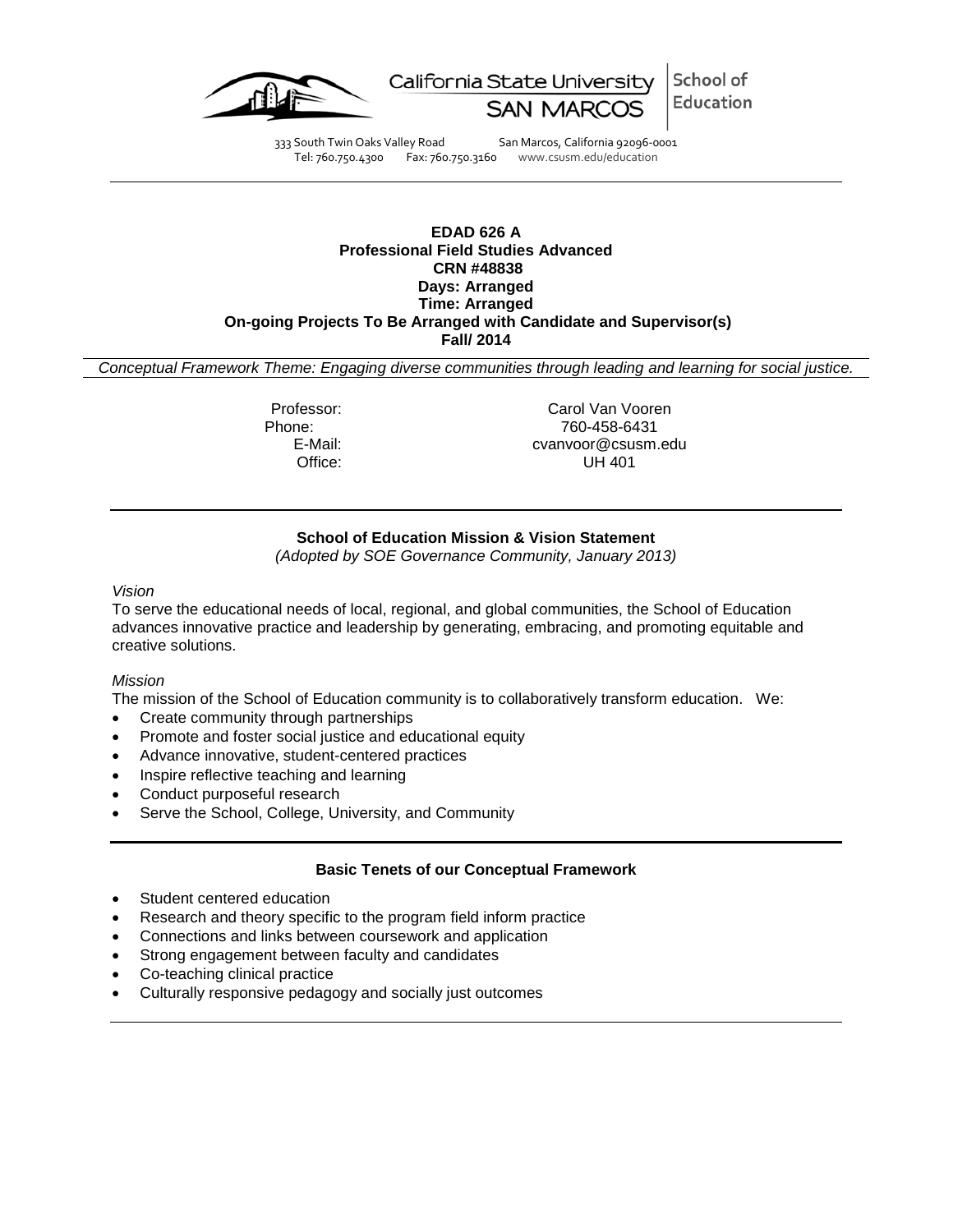## **COURSE DESCRIPTION**

This course provides students with basic on-site experiences appropriate to an entry-level administrator. Students will work closely with an on-site administrator and University instructional supervisor in the development and implementation of a plan for field experiences including basic preliminary administrative functions. Students will develop a paper, project, or other product, collaboratively agreed upon with the supervisory team, which integrates learning from the fieldwork and which will be used by the cooperating site.

*Graded Credit/ No Credit*

## **Course Prerequisites**

Progression through the Program

#### **Course Objectives**

Students will design and complete leadership projects aligned with Leadership Standards and Course Objectives in current semester. Students will engage in leadership roles that demonstrate their knowledge and skills in working with adults to achieve outcomes and make progress toward standards.

#### **Unique Course Requirements**

Students will engage in a minimum of 15 hours (equivalent of 1 unit) in planning and implementing the leadership project.

#### **Required Texts**

None

## **STUDENT LEARNING OUTCOMES**

The course objectives, assignments, and assessments have been aligned with the CCTC standards for a California Preliminary Administrative Services Credential. This course is designed to help teachers seek skills, knowledge, and attitudes necessary to assist schools and district in implementing effective programs for all students. The successful candidate will be able to merge theory and practice in order to realize a comprehensive and extensive educational program for all students. Candidates will be required to formally match alignment with the following Leadership Standards in this course:

## *Category III: Field Experiences in the Program*

## **Program Standard 12: Nature of Field Experiences**

In the administrative services preparation program, candidates participate in practical field experiences that are designed to facilitate the application of theoretical concepts in authentic settings. Each candidate is introduced to the major duties and responsibilities authorized by the administrative services credential as articulated in the *Performance Expectations*. Field experiences include a variety of diverse and realistic settings both in the day-to-day functions of administrators and in long-term policy design and implementation.

#### **Program Standard 13: Guidance, Assistance and Feedback**

The administrative services preparation program sponsor has an effective system by which the candidate's performance is guided, assisted, and evaluated in each field experience. In this system, at least one field/clinical supervisor and at least one program supervisor provide complete, accurate, and timely feedback to the candidate, including constructive suggestions for improvement.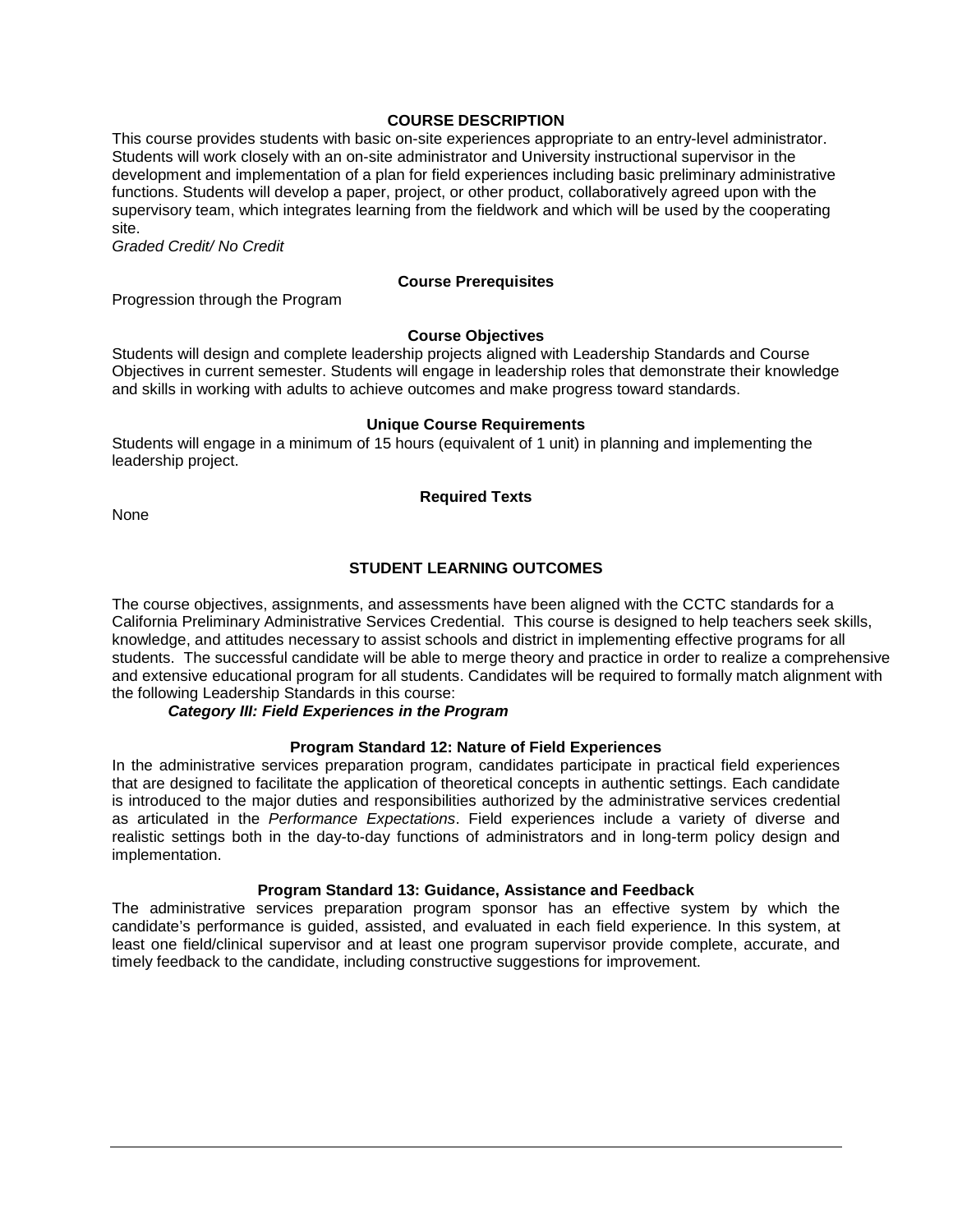## **GENERAL CONSIDERATIONS**

#### **Assessment of Professional Dispositions**

Assessing a candidate's dispositions within a professional preparation program is recognition that teaching and working with learners of all ages requires not only specific content knowledge and pedagogical skills, but positive attitudes about multiple dimensions of the profession. The School of Education has identified six dispositions – social justice and equity, collaboration, critical thinking, professional ethics, reflective teaching and learning, and life-long learning—and developed an assessment rubric. For each dispositional element, there are three levels of performance - *unacceptable*, *initial target*, and *advanced target*. The description and rubric for the three levels of performance offer measurable behaviors and examples.

The assessment is designed to provide candidates with ongoing feedback for their growth in professional dispositions and includes a self-assessment by the candidate. The dispositions and rubric are presented, explained and assessed three times during the two year program. Candidates are expected to meet the level of *initial target* during the program.

## **School of Education Attendance Policy**

Due to the dynamic and interactive nature of courses in the School of Education, all candidates are expected to attend all classes and participate actively. At a minimum, candidates must attend more than 80% of class time, or s/he may not receive a passing grade for the course at the discretion of the instructor. Individual instructors may adopt more stringent attendance requirements. Should the candidate have extenuating circumstances, s/he should contact the instructor as soon as possible. *(Adopted by the COE Governance Community, December, 1997).*

#### **Students with Disabilities Requiring Reasonable Accommodations**

Candidates with disabilities who require reasonable accommodations must be approved for services by providing appropriate and recent documentation to the Office of Disable Student Services (DSS). This office is located in Craven Hall 4300, and can be contacted by phone at (760) 750-4905, or TTY (760) 750-4909. Candidates authorized by DSS to receive reasonable accommodations should meet with their instructor during office hours or, in order to ensure confidentiality, in a more private setting.

#### **All University Writing Requirement**

Students must prepare written Proposal and Reports about their Projects. The Reports require narrative style reflections on their learning experiences. These written proposals and reports meet the university writing requirements of at least 2500 words.

#### **CSUSM Academic Honesty Policy**

"Students will be expected to adhere to standards of academic honesty and integrity, as outlined in the Student Academic Honesty Policy. All written work and oral presentation assignments must be original work. All ideas/materials that are borrowed from other sources must have appropriate references to the original sources. Any quoted material should give credit to the source and be punctuated with quotation marks.

Students are responsible for honest completion of their work including examinations. There will be no tolerance for infractions. If you believe there has been an infraction by someone in the class, please bring it to the instructor's attention. The instructor reserves the right to discipline any student for academic dishonesty in accordance with the general rules and regulations of the university. Disciplinary action may include the lowering of grades and/or the assignment of a failing grade for an exam, assignment, or the class as a whole."

Incidents of Academic Dishonesty will be reported to the Dean of Students. Sanctions at the University level may include suspension or expulsion from the University.